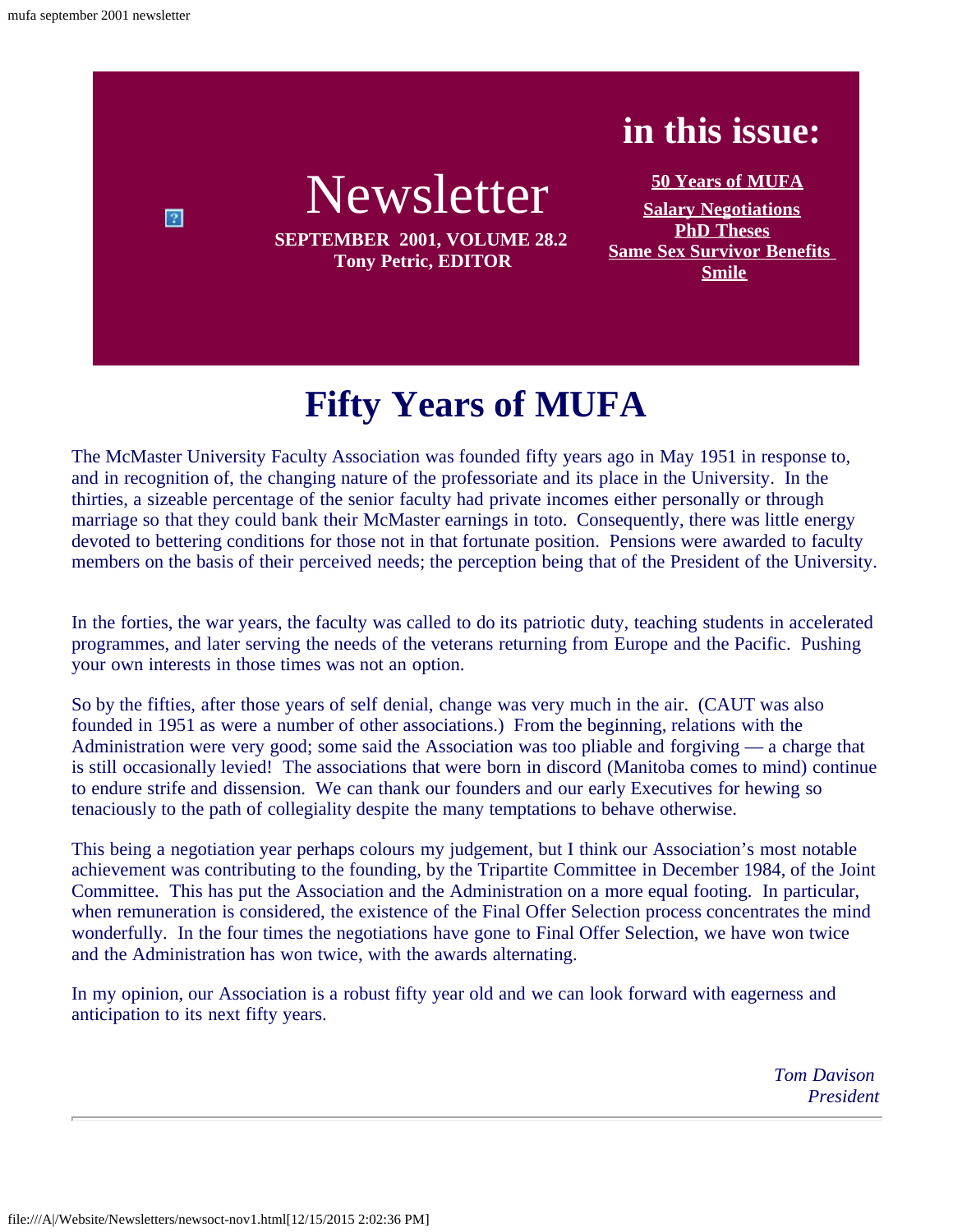## <span id="page-1-0"></span>**Salary Negotiations — Getting Ready**

 $|2|$ 

Getting prepared for and participating in salary negotiations is a complex and time-consuming task. One of the major areas of concern of the Remuneration Committee in this regard has been trying to understand and encapsulate the needs and sentiments of MUFA members. Our use of focus groups and the subsequent request for input from MUFA members have proved invaluable in helping the Committee to prepare the groundwork for our remuneration brief this year.

The replies received by the MUFA office to the Focus Group Report have overwhelmingly supported what the focus groups told us. Faculty and librarians believe that we require not only a cost of living increase to "inflation proof" our earnings in the current year, but also a significant amount of catch-up for lost across-the-board increases over the Social Contract years and the previous three-year contract. So we will be asking for significant ATB increases. Of course the CP/M will also be implemented at the normal rate. As well, there is still a strong negative sentiment against multi-year deals that lock us into what appear to be less than adequate increases when compared with increases at neighbouring universities. Finally, most replies to the focus group summary felt that our benefits, in the main, were adequate and should be maintained with some minor modifications.

### **Other Issues of Importance**

Two other issues relating to benefits have been brought up by the focus groups and mentioned independently by MUFA members responding to the focus group report, namely portability of the tuition bursary and the development of a supplementary retirement plan (SRP). Both of these issues are being considered by the Remuneration Committee (and have been considered in previous years), but need to be discussed briefly here to put them in historical context.

The form of tuition bursary benefit (not the amount) was agreed on in the two-year contract negotiated in 1996/97. To help the University to have a handle on the upper limit of spending on this benefit, MUFA agreed at the table to set the total pool of money assigned to this benefit at \$200,000 per year and that the benefit would be in the form of a bursary to the student. A committee was struck to design a benefit that fit with faculty needs. At that time portability of the benefit was seriously contemplated, but this would have meant that individual bursaries would have been reduced (\$1000-1200 rather than \$2250). Faculty voted overwhelmingly to maintain the higher award and keep the bursary in-house. In 1999, our experience with the bursary (we revisit the number participating and the total amounts spent annually since 1999) showed us that we had not spent the \$200,000 in any of the years in which the bursary was in force. Indeed, we had a surplus of \$90,000+ which should have been spent on bursaries for the MUFA group. Hence, we increased the amount of the bursary to \$3000 in 1999/2000 and kept it there in 2000/2001. Interestingly, even with the higher per student amount, the MUFA group only spent \$201,000 in 2000/2001. No one but MUFA has a restriction on the upper limit of the benefit's cost, i.e., MUFA's agreement to the \$200,000 cap.

Portability of the tuition bursary could still be a possibility if we recognize that to be portable the individual tuition bursary would be smaller than that currently awarded. A portable tuition bursary would be more equitable since more MUFA members could make use of the benefit. More use means more participants which translates into a higher cost to the institution. Simply put, if 50 people currently receive tuition bursaries of \$3000, the total is \$150,000. Portability would at least double participation, say, 100 x \$3000 or \$300,000. However, if the bursary were, say \$2000, then the total cost would only be \$200,000.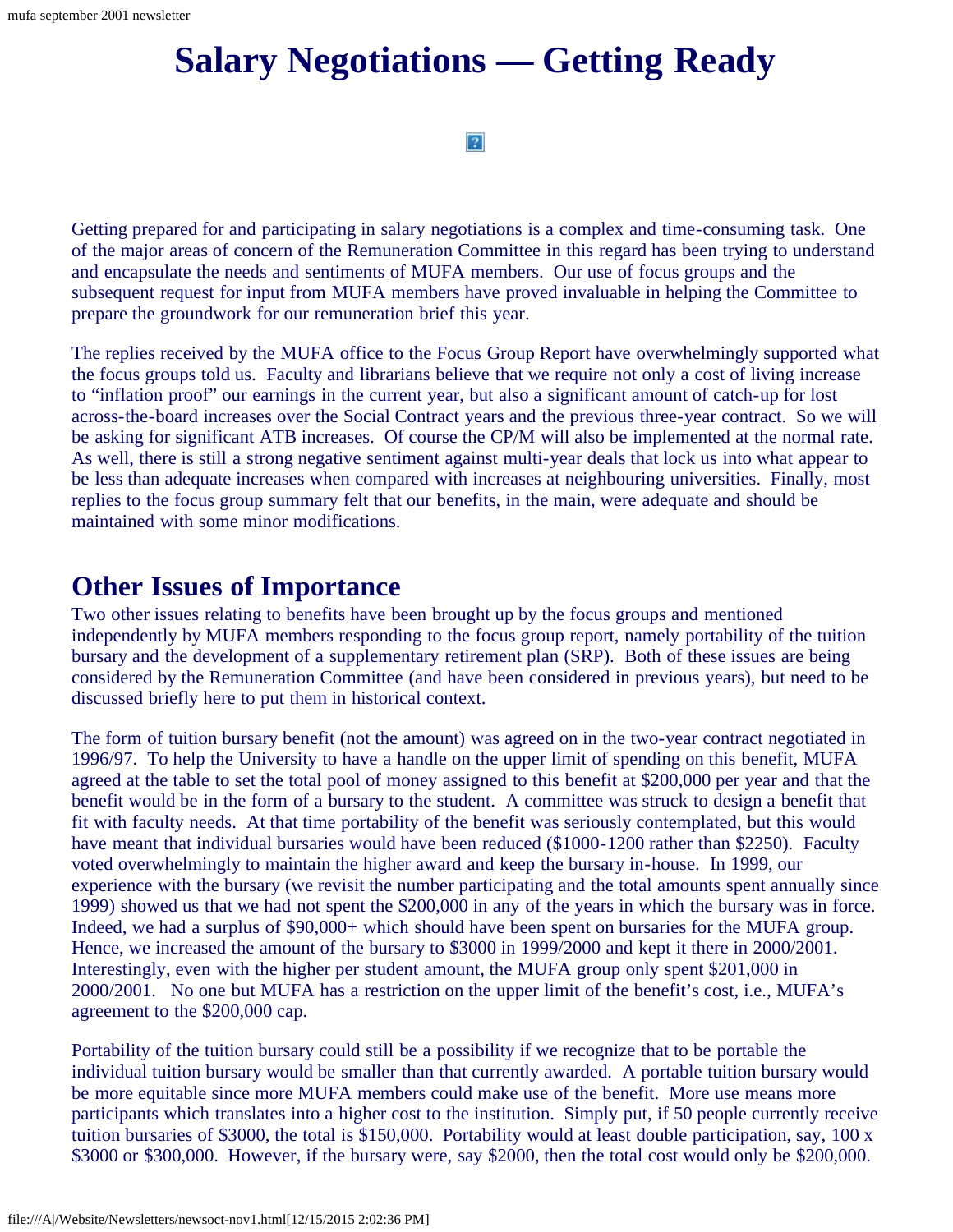This is an important issue for many MUFA members, but not for all.

The second area that has received attention by MUFA members is the establishment of a supplementary retirement plan (SRP). We are members of a defined benefit pension plan, i.e., we make defined contributions per year based on our salary during our employment life and our pension is based on our best four-year average salary and the number of years of service. This is a very simple scheme until we realize that the Federal Tax Department established a maximum pensionable salary of about \$97,600 in the early 1990s and has not adjusted it since. This means that pensions are limited to a little over \$60,000 unless some other way is developed to pay pensions on earnings over the maximum. This is where the SRP enters. A number of schemes exist in practice (at the University of Toronto for example) where employee and employer make contributions on "excess earnings" over the maximum and this becomes part of the "pension" on retirement. SRPs do not have the same tax deductibility as our regular pension plan, but they can be tax-sheltered to an extent during the employment years.

Immediately after the pensionable maximum salary was frozen at \$97,600 in the early 1990s, the University negotiated a time-phased (ending in 1997) SRP for faculty who were above the maximum in the early 1990s. The argument made at that time was that the people included in the temporary SRP had been making pension contributions on their whole salary and had been promised a pension based on that salary. The change in the law did not change the contractual obligations of the Pension Plan. At the time that the temporary SRP was established, the Pension Plan was revised so as to gear deductions only to maximum pensionable salary. There were, at the time, expectations that the Federal Authority (now the CCRC, i.e. Canada Customs and Revenue Commission) would again begin to index the maximum pensionable salary and maximum pensions could then increase. These expectations have not been realized. In fact, the situation at many universities with defined benefit plans is similar to McMaster's, namely people are reaching the maximum pensionable salary at an earlier age than they did previously, and their pensions are being eroded. We at MUFA have been cognizant of the need for an SRP open to all members for many years. Indeed, in a number of the original schemes for the pension surplus distribution (which we hope will happen in 2002) the establishment of an SRP was put forward as a partial use of the pension surplus. The University Administration has suggested a number of times that it recognizes the need for an SRP as both a recruitment and a retention tool and that it is actively working on an SRP proposal.

Whether the SRP should be a matter for negotiations is an open question. Pension matters normally apply to all University employees and require approval from all groups. At least one other group, the Clinical Faculty, is actively pressing the Administration for an SRP. While MUFA is committed to being part of the development of an SRP, nevertheless, we would be only one of the groups that would benefit from such a scheme.

### **Schedule of Critical Milestones in Negotiations**

The following schedule gives MUFA members an idea of the time-line involved in the current negotiations.

**Late November-Early December 2001** Preparation of MUFA Remuneration brief by Remuneration Committee

**December 10, 2001** Approval of Remuneration Brief by MUFA Executive

**December 11, 2001 B** Submission of MUFA Remuneration Brief to the Joint Committee

**Mailing of Remuneration Brief to MUFA membership**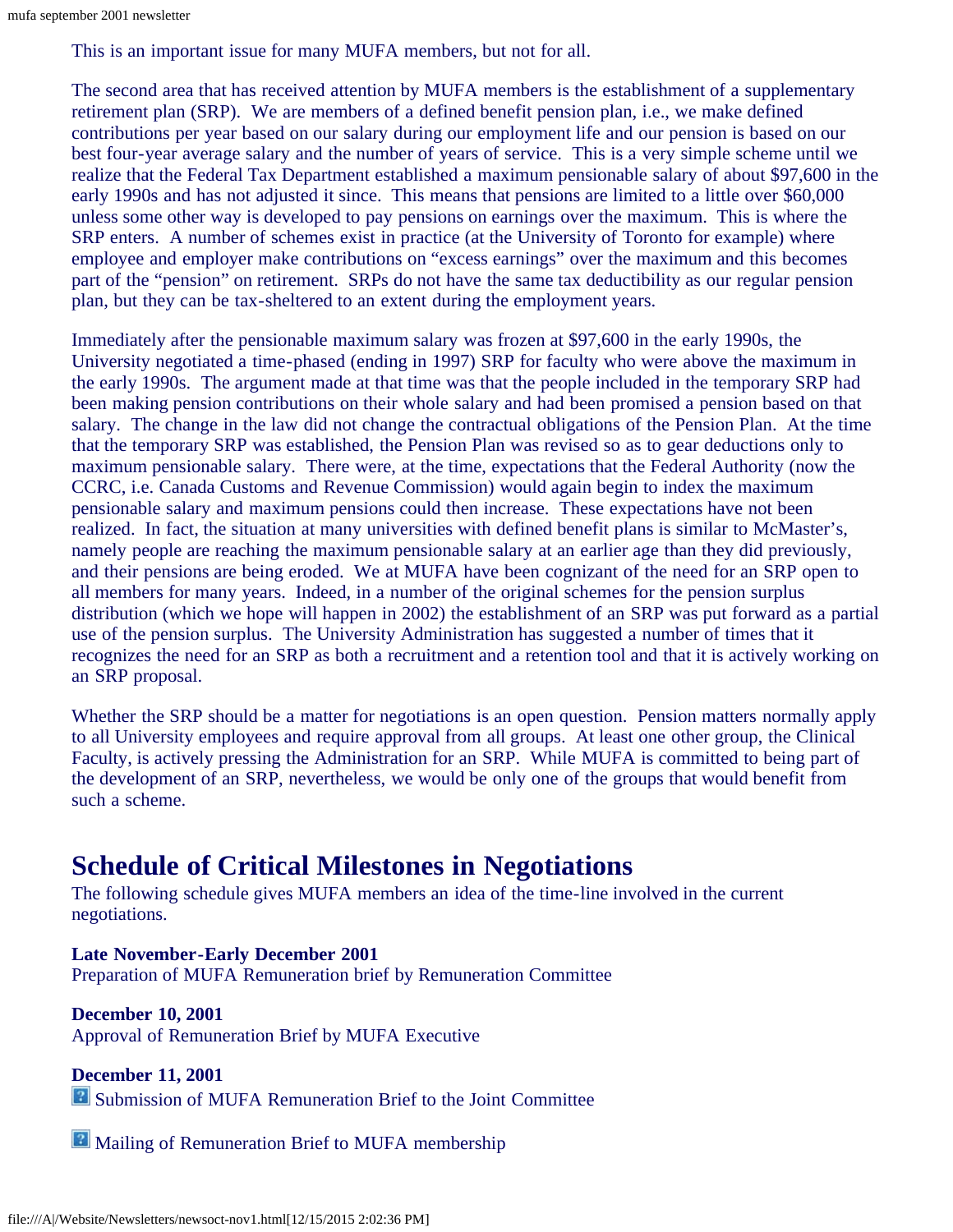#### **Early January 2002**

Discussion and Approval of Remuneration Brief at the MUFA General Meeting

#### **January 31, 2002**

Progress Report to MUFA members from the Joint Committee

#### **March 15, 2002**

Close of Negotiations at the table

• If agreement has been reached, then the Agreement is submitted to the membership for a vote.

• If no agreement is reached, MUFA and the Administration have approximately one week to each prepare briefs of their positions to submit to the Selector. A hearing before the Selector would then be held after which the Selector would choose either MUFA's or the Administration's as the final position.

Our negotiation process has been in place since 1984/85 and has worked well in most instances. It is important, however, that we know and understand our members' needs. There is still an opportunity to put in your "two cents worth" for the remuneration brief and the negotiations and we urge you to do so.

> *Bernadette Lynn Remuneration Chair*

 $\overline{?}$ 

## **The Final Oral Examination of PhD Theses**

<span id="page-3-0"></span>In late September, the weekly request from our Thesis Coordinator, Elvira Evangelista, for examiners of PhD theses was prefaced by a brief message from me regarding the examination process. That led to an invitation from the MUFA Executive to provide some additional information to MUFA members about the process.

McMaster's regulations for the final oral defence of a PhD stipulate that the membership of the examining body includes "two representatives of the faculty at large" (often referred to as "internal externals"). Long years of experience have shown that the most effective way to find people to serve this role is to publicize the list of theses coming for defence, and to let faculty members volunteer. (I can recall as Associate Dean a dozen years ago being asked to identify, and occasionally to call, faculty who would have an interest in a particular topic. Relying on the knowledge and memory of the Associate Deans, wellinformed though they are, is clearly not the best way to find these examiners!)

In recent years, we have had about 130 PhD students defend annually. This implies the need for 260 "representatives of the faculty at large" each year. In addition, we need 130 chairs for defences (who serve as my delegate according to the Graduate Calendar — and believe me I do appreciate their willingness to be delegated that task). According to the most recent numbers I have seen, there are just over 500 full-time faculty members in the five Faculties other than Health Sciences. In Health Sciences, there are roughly another 300 people with graduate faculty status. Clearly, if all eligible members of faculty participated in the examination of theses as "internal externals", no one individual would have to be involved more than once every two or three years. Unfortunately, only a minority of faculty volunteer for this responsibility. Fortunately, those who do participate often do so several times a year,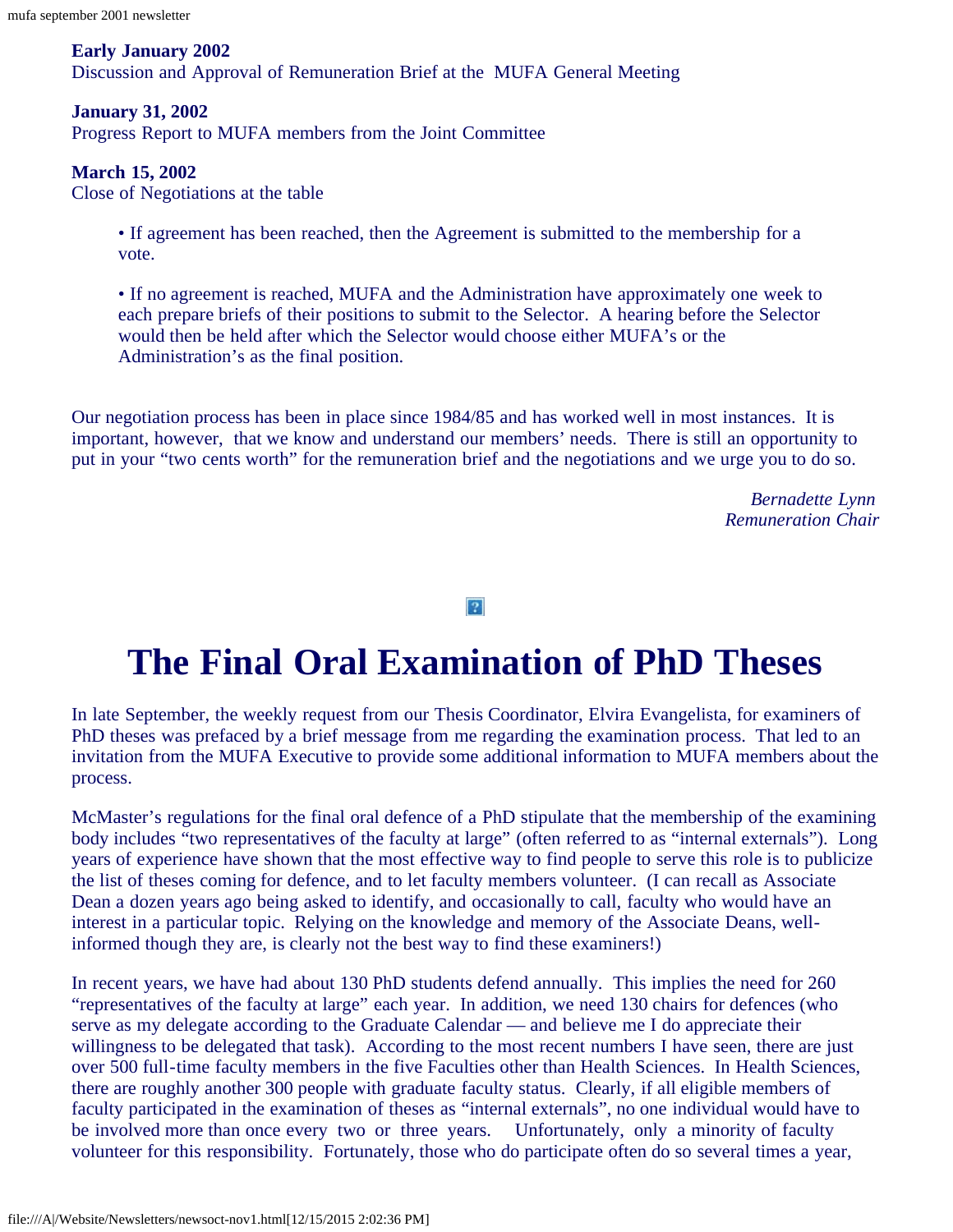with the result that we are able to maintain the procedures as they are described in the Calendar.

At the Graduate Council meeting on October 18, I raised the issue of our PhD examination procedures, and especially the role of the "internal externals". I suggested that perhaps we did not need them, or that the number could be reduced to one if the external examiner attends the defence. Neither suggestion received much support. Many people present at the meeting had been at examinations where the contribution of the "representatives of the faculty at large" had been an important component, including some where they asked more difficult questions than the members of the supervisory committee.

Consequently, there are four "take-away" messages from this discussion. First, if you have participated as a chair or "internal examiner", thank you very much for your assistance in this important part of the University's PhD programs. Second, if you have not accepted El+vira's invitation to participate in one of these examinations, please do so. It could be considered a responsibility that goes along with the privilege of supervising your own graduate students. It can also be enjoyable and interesting. Third, if you are not on the list, and would like to be, please let me know, and I'll pass your name on to Elvira. And finally, if you have suggestions for improving the process, please let me know. We in Graduate Studies, and at Graduate Council, are always open to ideas for improving our regulations.

> *Fred L. Hall Dean of Graduate Studies*

### Same Sex Survivor Benefits

### **Reminder to Designate Your Beneficiary**

<span id="page-4-0"></span>The McMaster Pension Plan has, for some time now, included income protection for partners of lesbian and gay employees. A lesbian or gay employee can, in other words, designate a same sex partner (defined as a person with whom she/he has lived in a conjugal relationship for not less than one year) as a survivor for pension purposes.

To do so, it is necessary to complete the pension section of the Beneficiary Appointment Form, noting "same sex partner" under the "relationship" category. NOTE: earlier completion of Human Resources' Qualification of Partner as Spouse form (necessary in order to qualify for other employee benefits) is not sufficient.

<span id="page-4-1"></span>For information or clarification about this, contact Dina LoPresti (Human Resources Officer, Pensions and Benefits, loprest@mcmaster.ca, ext. 27253).

*Jane Aronson*

## **It was a dark and stormy night...**

The Edward Bulwar Lytton prize is awarded every year to the author of the worst possible opening line of a book. This has been so successful that Penguin now publishes five books-worth of entries. Some recent winners:

As a scientist, Throckmorton knew that if he were ever to break wind in the